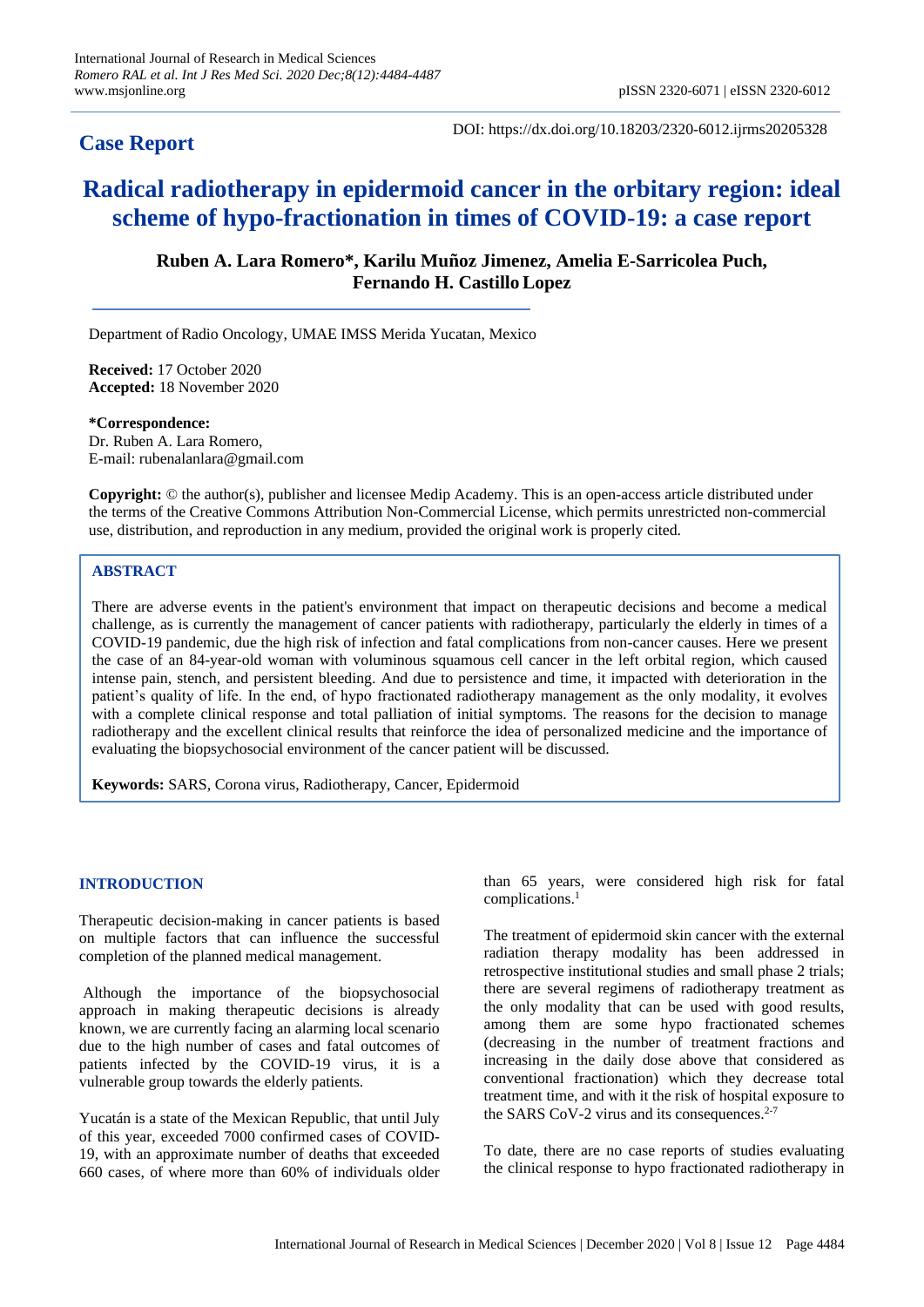times of COVID-19, in squamous cell cancer in the face region in patients from the Yucatan Peninsula, Mexico.

#### **CASE REPORT**

An 84-year-old female, with a significant pathological history of high blood pressure and long-standing diabetes under pharmacological control, cataract in the left eye that required placement of an intraocular lens 5 years ago.

The current oncological condition began 6 months ago with the appearance of an ulcer lesion in the region of the left eyebrow, with progressive growth until causing loss of vision in the left eye due to the ipsilateral palpebral invasion. Two months later there was a haemorrhage, stench, and pain in moderate intensity that irradiated the left eye and zygomatic region, and partially improved oral analgesics.

She was admitted to the hospital due to the poor analgesic clinical response and increased tumor haemorrhage, then subjected to evaluation by the surgical oncology service, not considering herself a candidate for radical surgical intervention, and undergoing a biopsy with a pathology report of grade 4 keratinizing squamous cell carcinoma.

The first evaluation by radiation oncology was carried out on May 8, 2020, finding a patient with a tumor lesion on the face in the region superior to the left eyebrow that extended to the ipsilateral eyelid, presenting a foul odour, cold to the touch, significant bleeding, an ocular globe not visible due to tumor activity in the upper eyelid, and the neck without lymph-bearing areas, as seen in Figure 1.



**Figure 1: A patient was observe with a friable tumor in the left eyelid region with a tumor size of approximately 12 cm, before the start of treatment with hypo fractionated single modality 54 Gy radiotherapy in 18 fractions.**

Treatment began 3 days after the initial assessment. The management determined the best therapeutic option for this patient was external radiation therapy in an intensitymodulated arc radiation therapy with volumetric therapy, a hypo fractionated scheme 54 Gy in 18 fractions.

The Patient presents adequate pain control at fraction 10 of radiotherapy treatment, initiating withdrawal of oral analgesics and buprenorphine in patches. Observed 4 weeks later is complete palliation of bleeding and pain, as well as complete clinical response, as observed in Figure  $2.5$ 



**Figure 2: Patient at a follow-up appointment 4 weeks after completing radiotherapy treatment, with no evidence of bleeding at the previous tumor site. The patient presents restriction to the lid opening, with adequate movements of the eyeball, not painful on palpation.**

# **DISCUSSION**

The non-melanoma malignant skin tumor is the most common cancer worldwide, with basal cell carcinoma representing the first place in frequency followed by squamous cell or squamous cell carcinoma. The risk factors most related to the tumor genesis of squamous cell cancer are age and appearance of lesions in areas exposed to sunlight, such as the face. Recent studies show that the incidence of squamous cell carcinoma of the skin has increased more rapidly than basal cell carcinoma.<sup>8</sup>

The 5-year survival of squamous cell carcinoma of the skin is greater than 90% in early stages, and after receiving treatment, the same does not happen with patients in advanced stages who present continuous organ invasion, loss of significant anatomy, affectation of cosmesis, or alterations that condition a physical or functional impact.<sup>9</sup>

Radiation therapy has the possibility of playing a radical vs. palliative role fundamentally in elderly patients, in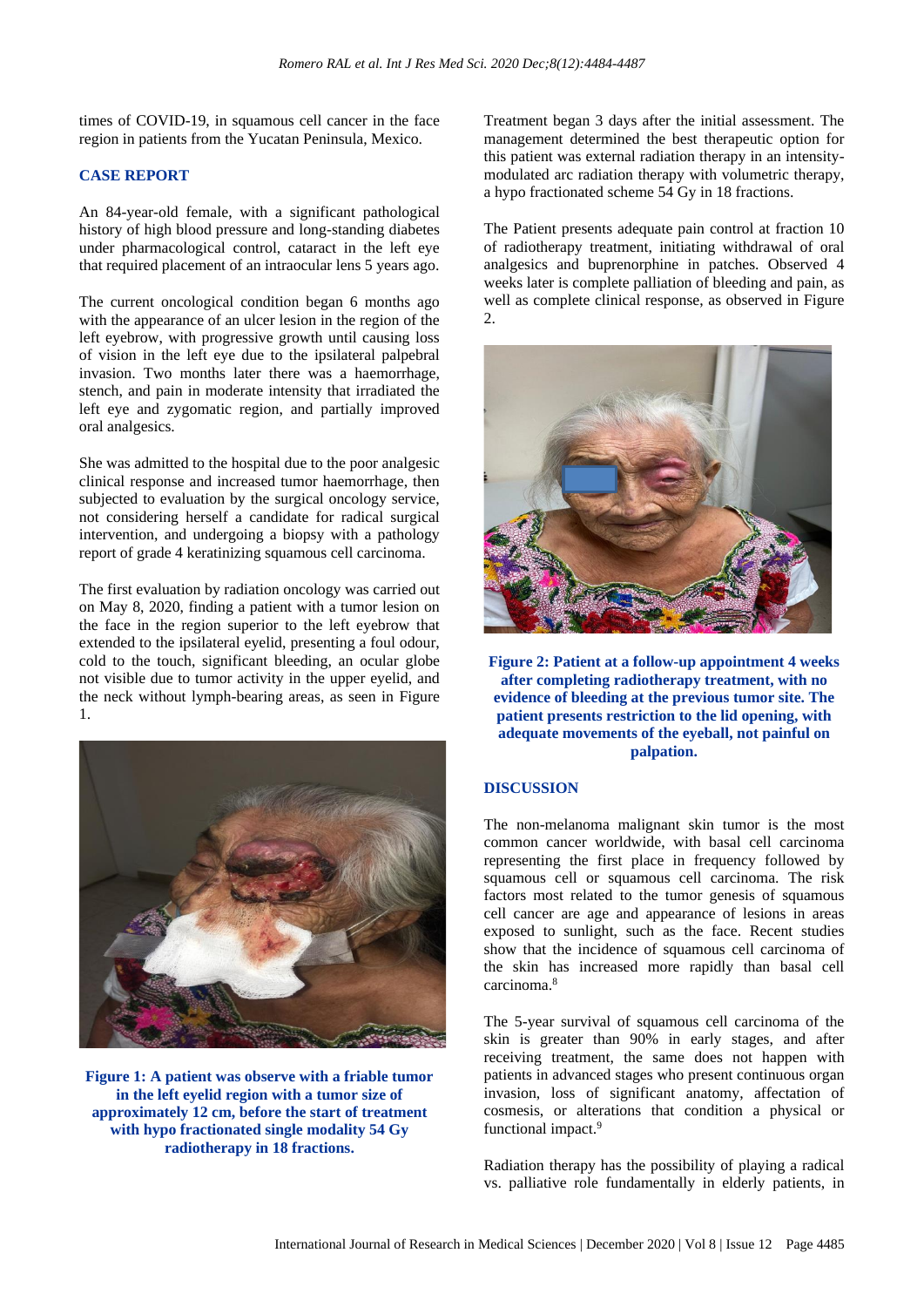which the presence of comorbidities and more advanced tumors restricts the possibility of initial surgical management, or that it is very extensive with important anatomical repercussions and subsequent need for adjuvant treatment.

Radical radiotherapy treatment schemes for squamous skin cancer consist of daily fractions for seven weeks, without it being the best option in patients in where factors such as daily transfer, lack of socioeconomic support, comorbidities, such as senile dementia or cognitive impairment in the elderly, physical and language limitations that are potentiated at a point against the reproducibility and compliance with radiotherapy treatment, coupled with this constant exposure to pathogens, such as the SARS CoV-2 virus of great social importance today, it constant risk management in all patients who go to a referral hospital for COVID-19 patients to receive their radiotherapy treatment, including the elderly.

However, these patients need therapeutic measures that include options for bleeding palliation of, pain, or aesthetic improvement of visible bulky tumor lesions in a site exposed on the face, along with the possibility of obtaining toxicity acceptable and manageable.

We show here the acute clinical evolution of an 84-yearold patient who received hypo fractionated radiotherapy for a voluminous tumor that caused the loss of anatomy of their face, stench, and pain, impacting on the total loss of vision in the left eye.

Although short-term radiotherapy treatment regimens (20-30 Gy in 5-10 fractions) for cancer in the head and neck region can be used, they demonstrated only a moderate palliation rate of symptoms (50-60%) with the presence of mucositis (62%) and dermatitis (56%) grade 2-3.10,11

The advantage of using radiotherapy regimens such as 54 Gy in 18 fractions is the opportunity to reach equivalent biological doses of 70 Gy that increase the possibility of achieving greater tumor control, along with adequate management of toxicities acute and chronic. In this case, it was impossible to achieve adequate restrictions on the left visual pathway, due to the proximity of the eyeball to the tumor activity at practical mm.

#### **CONCLUSION**

At present, the treatment of squamous cell cancer in some regions of the face in the elderly is a challenge that must be approached in an interdisciplinary way to provide the best medical care to the cancer patient. Important characteristics that may make it difficult to adequately conclude radiation oncological treatment should be considered, as in this case were: being an elderly patient with mild cognitive impairment, belonging to the Mayan ethnic group, and speaking a greater proportion of the native language, which creates difficulties in 100% effective communication between the patient, the medical team and the reproducibility to provide treatment with ionizing radiation, urgent need for pain palliation, haemorrhage, and the stench from tumor activity, large distance between the house-room and the radiation center generating difficulties in attending treatments with normal-fractionated radiotherapy lasting approximately 2 months, the patient belonging to the group at high risk of infection and complications of COVID-19 that affected the population of the Yucatan Peninsula at the time of treatment, and one of the most important reasons to consider the patient as a candidate to receive treatment with hypo fractionated radiotherapy is to minimize the number of radiotherapy fractions. But with biologically effective doses as close to a radical treatment and thus reduce the probability of infection by the SARS CoV-2 virus and in turn, reduce the probability of fatal results due to non-oncological causes.

In conclusion, in elderly patients with squamous cell skin cancer who cannot comply with several weeks of daily trips to the hospital or whose risk outweighs the benefit, the regimen of 54 Gy in 18 fractions is a practical radiotherapy regimen, such as the case of this patient, where a complete clinical response was obtained and with-it palliation of initial symptoms.

### **ACKNOWLEDGEMENTS**

Author would like to thank to the Mexican institute of social security for giving us the possibility of supporting the population of the Yucatan peninsula, and being part of the medical group to support cancer patients, especially older adults of the Mayan ethnic group, and mature as a person and medical professional.

*Funding: No funding sources Conflict of interest: None declared Ethical approval: Not required*

#### **REFERENCES**

- 1. Registro nacional de coronavirus en México. Available at https://coronavirus.gob.mx/datos/. Accessed September 28 2020.
- 2. Grewal AS, Jones J, Lin A. Palliative Radiation Therapy for Head and Neck Cancers. Int J Rad Oncol, biol, physics. 2019;105(2):254-66.
- 3. Porceddu SV, Rosser B, Burmeister BH, Jones M, Hickey B, Baumann K et al. Hypofractionated radiotherapy for the palliation of advanced head and neck cancer in patients unsuitable for curative treatment, Hypo Trial. Radiotherapy and oncology. J Eur Society Therap Radiol Oncol. 2007;85(3):456- 62.
- 4. Nguyen NT, Doerwald-Munoz L, Zhang H, Kim DH, Sagar S, Wright JR et al Hypofractionated palliative radiotherapy: an effective treatment for